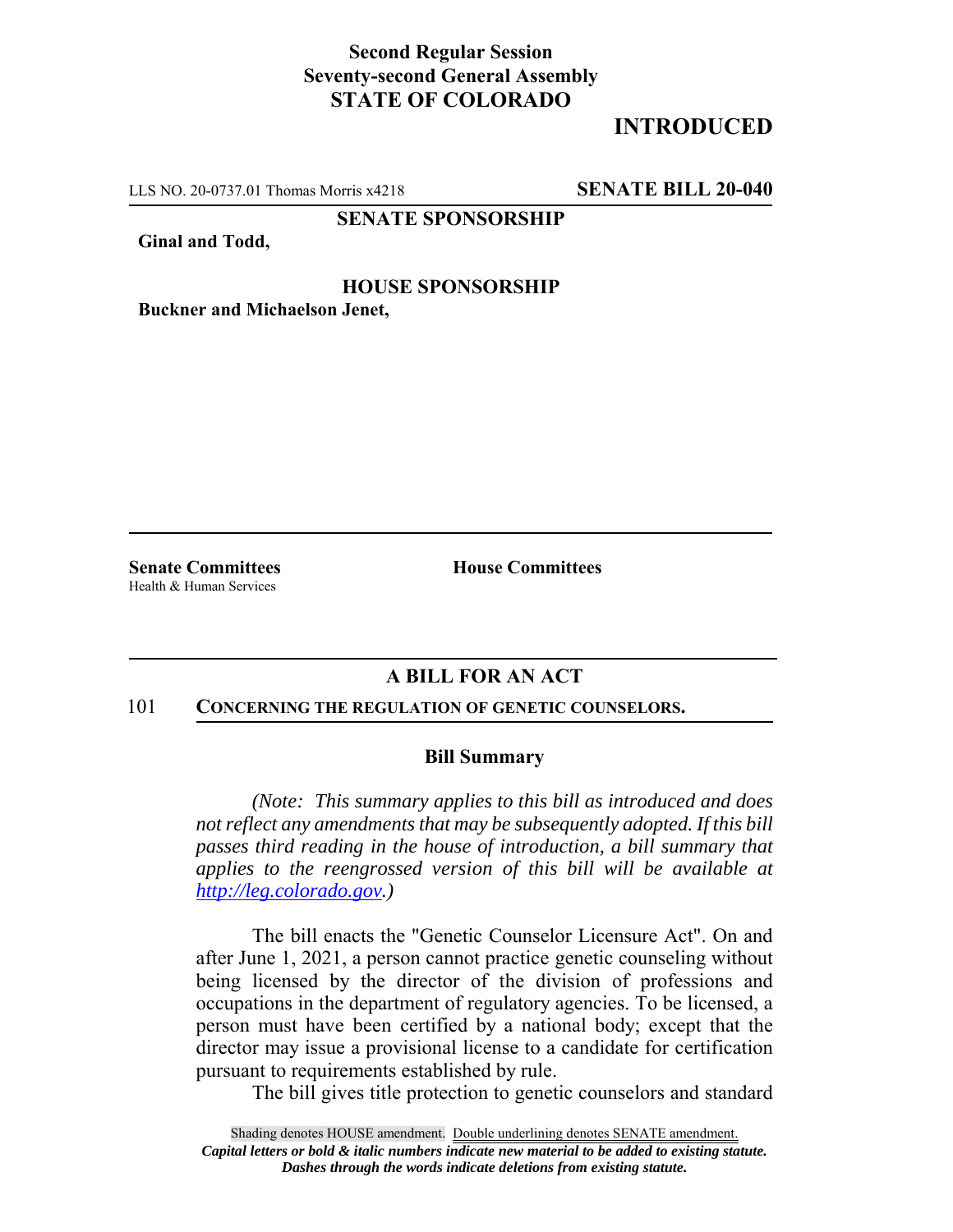licensing, rule-making, and disciplinary powers to the director. Genetic counselors must have insurance. The bill repeals the act on September 1, 2027, subject to sunset review. Genetic counselors are subject to the mandatory disclosures of the "Michael Skolnik Medical Transparency Act of 2010".

| $\mathbf{1}$   | Be it enacted by the General Assembly of the State of Colorado:    |
|----------------|--------------------------------------------------------------------|
| $\overline{2}$ | <b>SECTION 1.</b> In Colorado Revised Statutes, add article 228 to |
| 3              | title 12 as follows:                                               |
| $\overline{4}$ | <b>ARTICLE 228</b>                                                 |
| 5              | <b>Genetic Counselor Licensure Act</b>                             |
| 6              | 12-228-101. Short title. THE SHORT TITLE OF THIS ARTICLE 228 IS    |
| 7              | THE "GENETIC COUNSELOR LICENSURE ACT".                             |
| 8              | 12-228-102. Legislative declaration. (1)<br>THE GENERAL            |
| 9              | <b>ASSEMBLY HEREBY:</b>                                            |
| 10             | (a)<br>FINDS THAT THERE IS A PUBLIC NEED FOR RELIABLE AND          |
| 11             | AFFORDABLE GENETIC COUNSELING SERVICES PROVIDED BY READILY         |
| 12             | IDENTIFIABLE AND COMPETENT PRACTITIONERS;                          |
| 13             | (b) DETERMINES THAT A LICENSURE REQUIREMENT IS NECESSARY           |
| 14             | TO MEET THIS PUBLIC NEED, INCLUDING A DEFINED SCOPE OF PRACTICE    |
| 15             | AND TITLE PROTECTION FOR LICENSED GENETIC COUNSELORS TO ASSURE     |
| 16             | CONSUMERS THE RIGHT TO CHOOSE THOSE FROM WHOM THEY RECEIVE         |
| 17             | INFORMATION AND ADVICE; AND                                        |
| 18             | (c) DECLARES THAT:                                                 |
| 19             | (I) ITS INTENT IN ENACTING THIS ARTICLE 228 IS TO ESTABLISH        |
| 20             | MINIMUM STANDARDS OF EDUCATION, EXPERIENCE, AND EXAMINATION        |
| 21             | FOR PROFESSIONAL GENETIC COUNSELORS SO THAT THE PUBLIC CAN         |
| 22             | READILY IDENTIFY THOSE WHO MEET THESE MINIMUM STANDARDS; AND       |
| 23             | (II) ENACTMENT OF THIS ARTICLE 228 WILL PROTECT THE HEALTH         |
|                |                                                                    |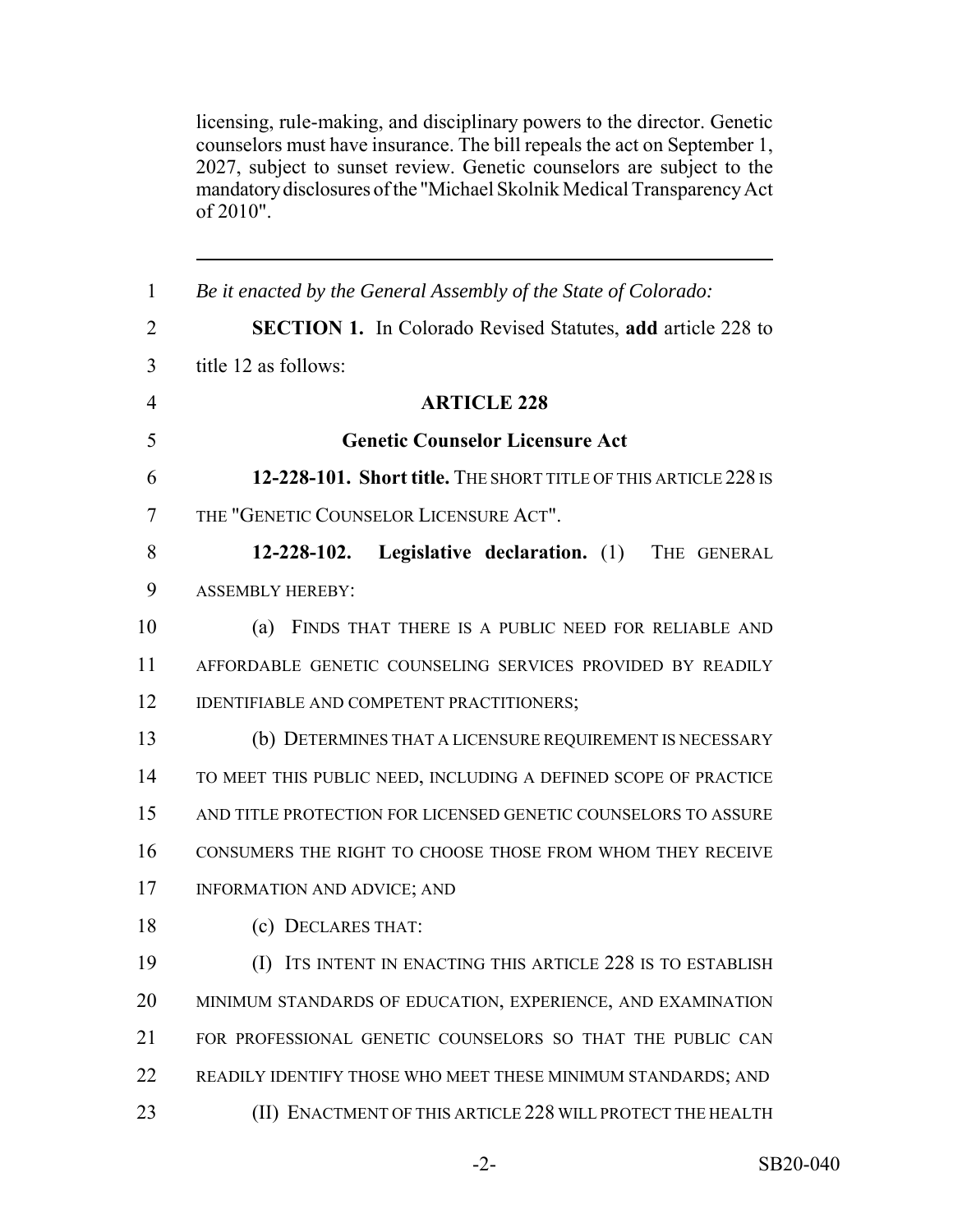OF THE PUBLIC BY BROADENING AFFORDABLE ACCESS TO APPROPRIATE AND RELIABLE GENETIC COUNSELING.

 **12-228-103. Applicability of common provisions.** ARTICLES 1, 20, AND 30 OF THIS TITLE 12 APPLY, ACCORDING TO THEIR TERMS, TO THIS ARTICLE 228.

 **12-228-104. Definitions.** AS USED IN THIS ARTICLE 228, UNLESS THE CONTEXT OTHERWISE REQUIRES:

 (1) "ABGC" MEANS THE AMERICAN BOARD OF GENETIC COUNSELING, INC., OR AN ORGANIZATION THAT THE DIRECTOR RECOGNIZES AS BEING EQUIVALENT TO, OR A PREDECESSOR OR SUCCESSOR OF, THE ABGC.

 (2) "ABMGG" MEANS THE AMERICAN BOARD OF MEDICAL GENETICS AND GENOMICS OR AN ORGANIZATION THAT THE DIRECTOR RECOGNIZES AS BEING EQUIVALENT TO, OR A PREDECESSOR OR SUCCESSOR OF, THE ABMGG.

 (3) "ACGC" MEANS THE ACCREDITATION COUNCIL FOR GENETIC COUNSELING OR AN ORGANIZATION THAT THE DIRECTOR RECOGNIZES AS 18 BEING EQUIVALENT TO, OR A PREDECESSOR OR SUCCESSOR OF, THE ACGC. (4) "ACTIVE CANDIDATE STATUS" MEANS THAT AN INDIVIDUAL HAS SUBMITTED TO THE ABGC ALL DOCUMENTATION REQUIRED TO TAKE 21 AND HAS BEEN APPROVED BY ABGC TO TAKE THE ABGC CERTIFICATION EXAMINATION IN A SPECIFIC TIME FRAME.

 (5) "GENETIC COUNSELING" INCLUDES THE FOLLOWING ACTIVITIES: (a) OBTAINING AND INTERPRETING INDIVIDUAL, FAMILY, MEDICAL, AND DEVELOPMENT HISTORIES;

 (b) DETERMINING THE MODE OF INHERITANCE AND RISK OF TRANSMISSION OF GENETIC CONDITIONS;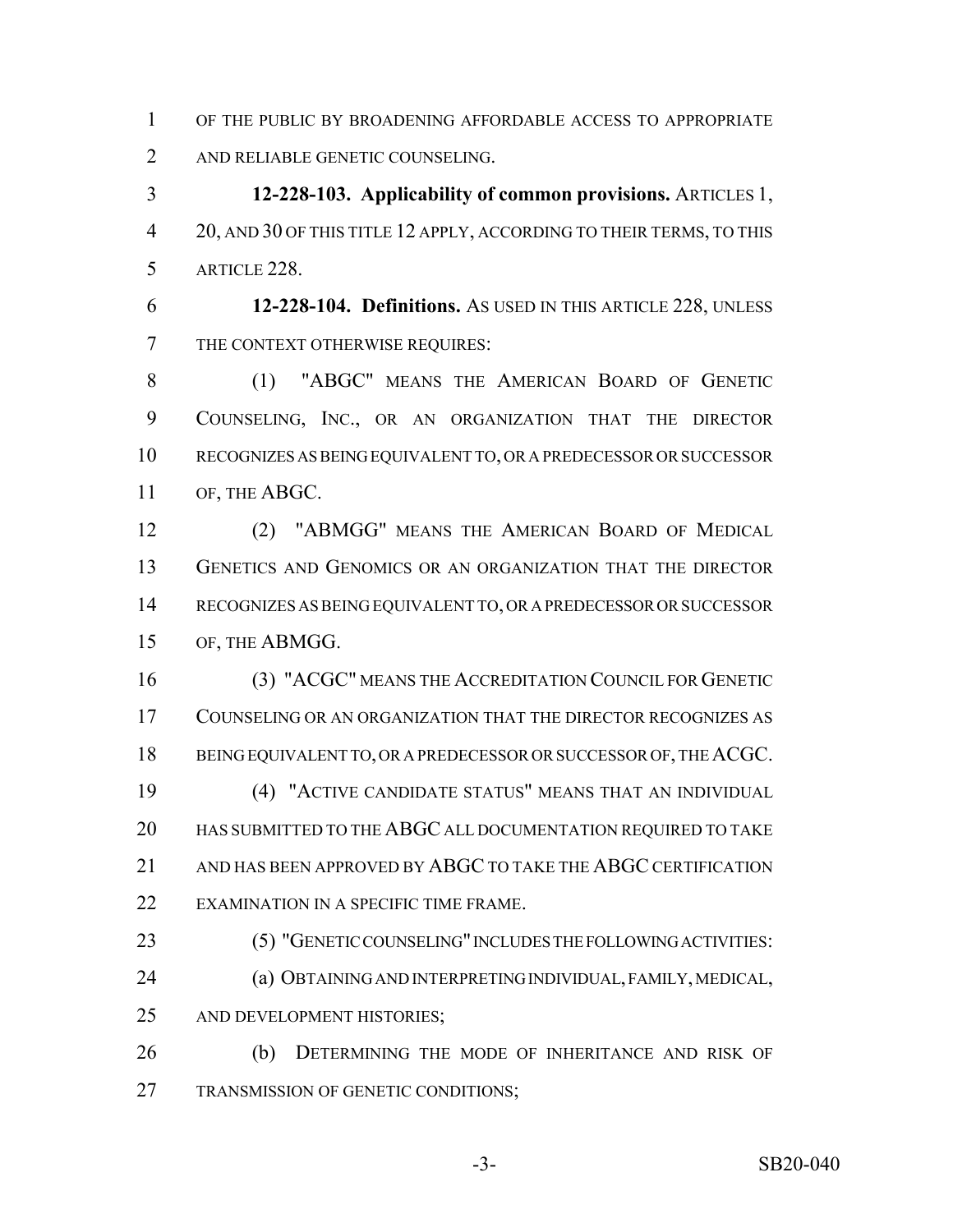- (c) DISCUSSING THE INHERITANCE, FEATURES, NATURAL HISTORY, AND MEANS OF DIAGNOSIS OF GENETIC CONDITIONS;
- (d) IDENTIFYING, COORDINATING, ORDERING, AND EXPLAINING GENETIC LABORATORY TESTS AND OTHER DIAGNOSTIC STUDIES;
- (e) ASSESSING PSYCHOSOCIAL FACTORS AND RECOGNIZING SOCIAL, EDUCATIONAL, AND CULTURAL ISSUES;

 (f) EVALUATING THE CLIENT'S OR THE CLIENT'S FAMILY'S RESPONSES TO THE GENETIC CONDITION OR RISK OF RECURRENCE OF A GENETIC CONDITION AND PROVIDING CLIENT-CENTERED COUNSELING AND ANTICIPATORY GUIDANCE;

- (g) COMMUNICATING GENETIC INFORMATION TO CLIENTS;
- (h) FACILITATING INFORMED DECISION-MAKING ABOUT TESTING AND MANAGEMENT ALTERNATIVES;

 (i) IDENTIFYING AND UTILIZING COMMUNITY RESOURCES THAT PROVIDE MEDICAL, EDUCATIONAL, FINANCIAL, AND PSYCHOSOCIAL SUPPORT AND ADVOCACY; AND

 (j) PROVIDING ACCURATE WRITTEN DOCUMENTATION OF MEDICAL, GENETIC, AND COUNSELING INFORMATION FOR CLIENTS, THEIR FAMILIES, AND HEALTH CARE PROFESSIONALS.

 (6) "GENETIC COUNSELOR" OR "LICENSEE" MEANS AN INDIVIDUAL WHO IS LICENSED PURSUANT TO THIS ARTICLE 228 TO PRACTICE GENETIC COUNSELING.

 (7) "NSGC" MEANS THE NATIONAL SOCIETY OF GENETIC COUNSELORS OR AN ORGANIZATION THAT THE DIRECTOR RECOGNIZES AS BEING EQUIVALENT TO, OR A PREDECESSOR OR SUCCESSOR OF, THE NSGC. **12-228-105. Use of titles restricted.** ON AND AFTER JUNE 1,2021, ONLY A PERSON LICENSED AS A GENETIC COUNSELOR UNDER THIS ARTICLE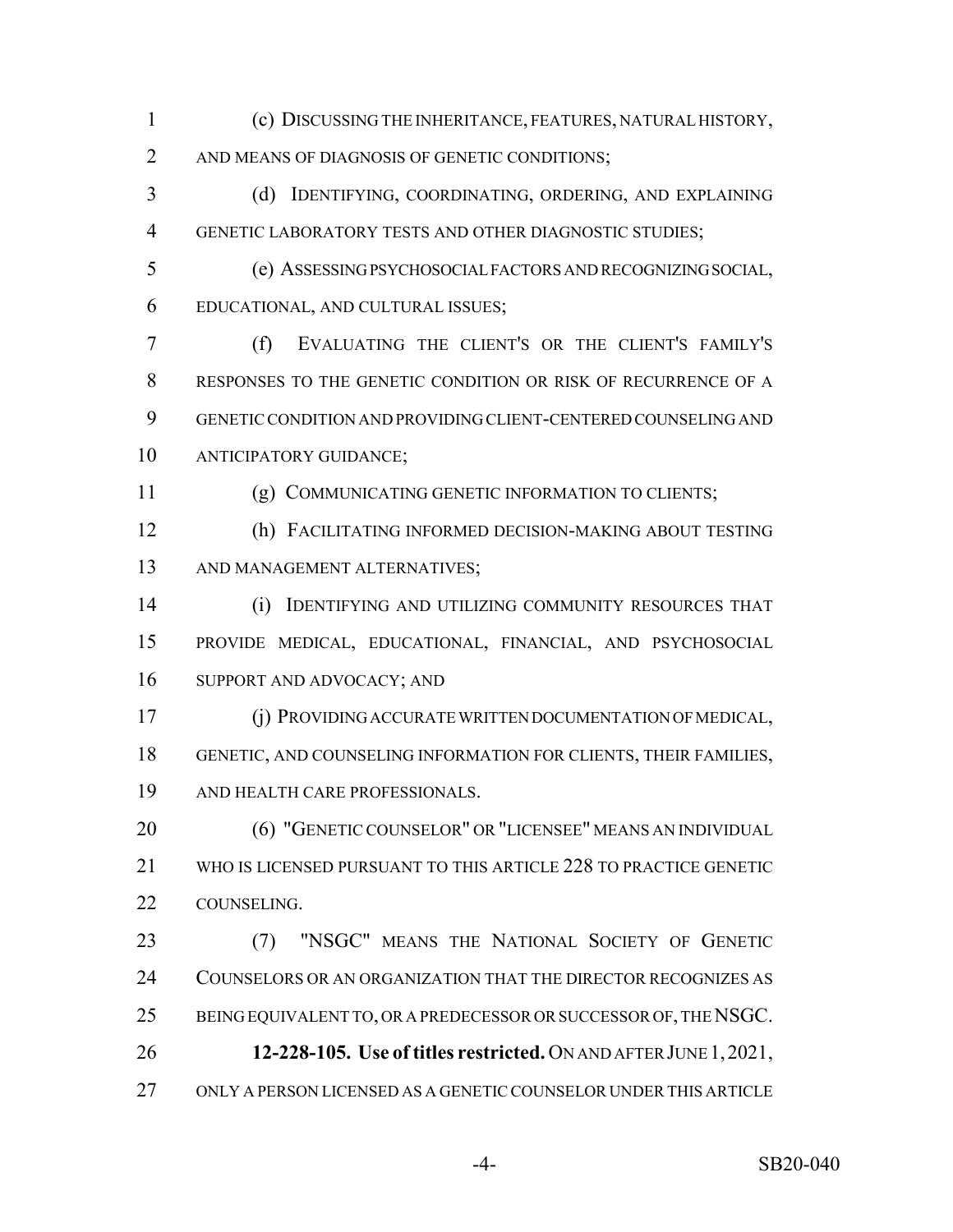228 MAY USE THE TITLE OR ABBREVIATION "GENETIC COUNSELOR", "LICENSED GENETIC COUNSELOR", "L.G.C.", "GENE COUNSELOR", "GENETIC CONSULTANT", "GENETIC ASSOCIATE", OR ANY COMBINATION OF THESE TERMS OR ABBREVIATIONS OR ANY OTHER GENERALLY ACCEPTED TERMS, LETTERS, OR FIGURES THAT INDICATE THAT THE PERSON IS A GENETIC COUNSELOR.

 **12-228-106. License required.** ON AND AFTER JUNE 1, 2021, EXCEPT AS OTHERWISE PROVIDED IN THIS ARTICLE 228, A PERSON SHALL NOT ENGAGE IN THE PRACTICE OF GENETIC COUNSELING OR REPRESENT THAT THE PERSON IS ABLE TO PRACTICE GENETIC COUNSELING IN THIS STATE WITHOUT POSSESSING A VALID LICENSE ISSUED BY THE DIRECTOR IN ACCORDANCE WITH THIS ARTICLE 228 AND RULES ADOPTED PURSUANT 13 TO THIS ARTICLE 228

 **12-228-107. Licensure of genetic counselors - application - qualifications - renewal - continuing education - fees - rules.** (1) **Educational and experiential requirements.** (a) EVERY APPLICANT FOR A LICENSE AS A GENETIC COUNSELOR MUST:

 (I) EXCEPT AS SPECIFIED IN SUBSECTION (1)(b) OF THIS SECTION, PROVIDE SATISFACTORY EVIDENCE TO THE DIRECTOR OF CERTIFICATION AS 20 A GENETIC COUNSELOR BY THE ABGC OR ABMGG; AND

**(II) SUBMIT AN APPLICATION AS SPECIFIED IN SUBSECTION (2) OF** THIS SECTION.

 (b) THE DIRECTOR SHALL ESTABLISH, BY RULE, REQUIREMENTS FOR ISSUING A PROVISIONAL LICENSE TO PRACTICE GENETIC COUNSELING TO A CANDIDATE FOR LICENSURE WHO HAS BEEN GRANTED ACTIVE CANDIDATE STATUS BY THE ABGC. THE RULES MUST ADDRESS AT LEAST THE FOLLOWING: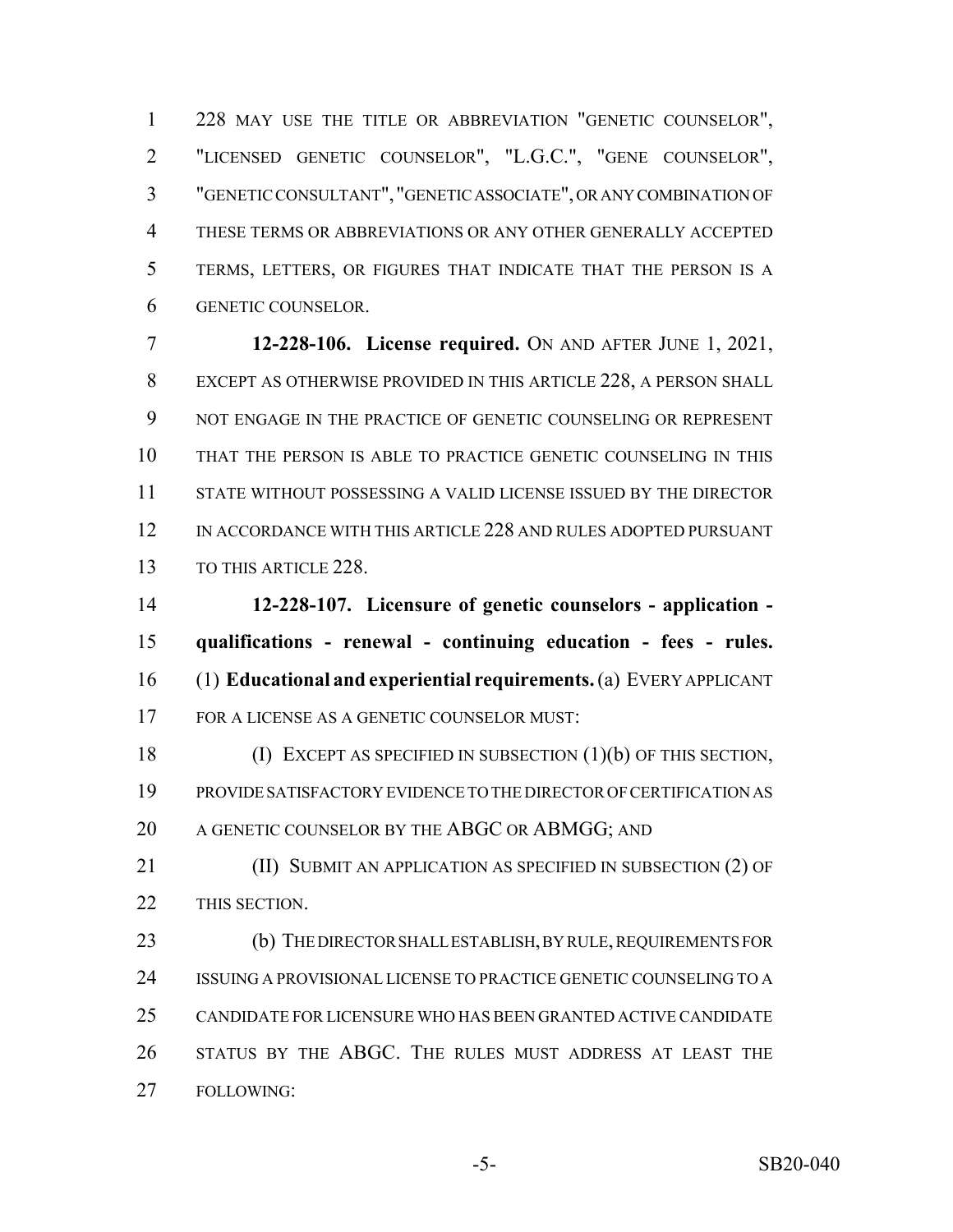(I) THE TERMS OF, RENEWAL OF, AND FEES FOR PROVISIONAL LICENSES;

 (II) WHETHER A GENETIC COUNSELOR WORKING PURSUANT TO A PROVISIONAL LICENSE MUST BE UNDER THE GENERAL SUPERVISION OF A LICENSED HEALTH CARE PROVIDER AND, IF SO, BY WHOM AND UNDER WHAT CONDITIONS; AND

 (III) THE AUTOMATIC EXPIRATION OF A PROVISIONAL LICENSE UPON A SECOND FAILURE TO PASS A CERTIFICATION EXAMINATION.

 (2) **Application.** (a) IF AN APPLICANT HAS FULFILLED THE 10 REQUIREMENTS OF SUBSECTION (1) OF THIS SECTION, THE APPLICANT MAY APPLY FOR LICENSURE UPON PAYMENT OF A LICENSE APPLICATION FEE IN 12 AN AMOUNT DETERMINED BY THE DIRECTOR.

 (b) THE APPLICATION MUST BE IN THE FORM AND MANNER DESIGNATED BY THE DIRECTOR.

 (3) **Licensure.** IF AN APPLICANT HAS FULFILLED THE REQUIREMENTS OF SUBSECTIONS (1) AND (2) OF THIS SECTION, THE DIRECTOR SHALL ISSUE A LICENSE OR, AS APPROPRIATE, A PROVISIONAL LICENSE TO THE APPLICANT; EXCEPT THAT THE DIRECTOR MAY DENY A LICENSE IF THE APPLICANT HAS COMMITTED ANY ACT THAT WOULD BE GROUNDS FOR DISCIPLINARY ACTION PURSUANT TO SECTION 12-228-109. (4) **License renewal - continuing education.** (a) THE GENETIC COUNSELOR MUST SUBMIT A RENEWAL APPLICATION IN THE FORM AND MANNER DESIGNATED BY THE DIRECTOR AND MUST PAY A RENEWAL FEE

24 IN AN AMOUNT DETERMINED BY THE DIRECTOR.

 (b) ALL LICENSES ISSUED PURSUANT TO THIS ARTICLE 228 ARE SUBJECT TO THE RENEWAL, EXPIRATION, REINSTATEMENT, AND DELINQUENCY FEE PROVISIONS SPECIFIED IN SECTION 12-20-202 (1) AND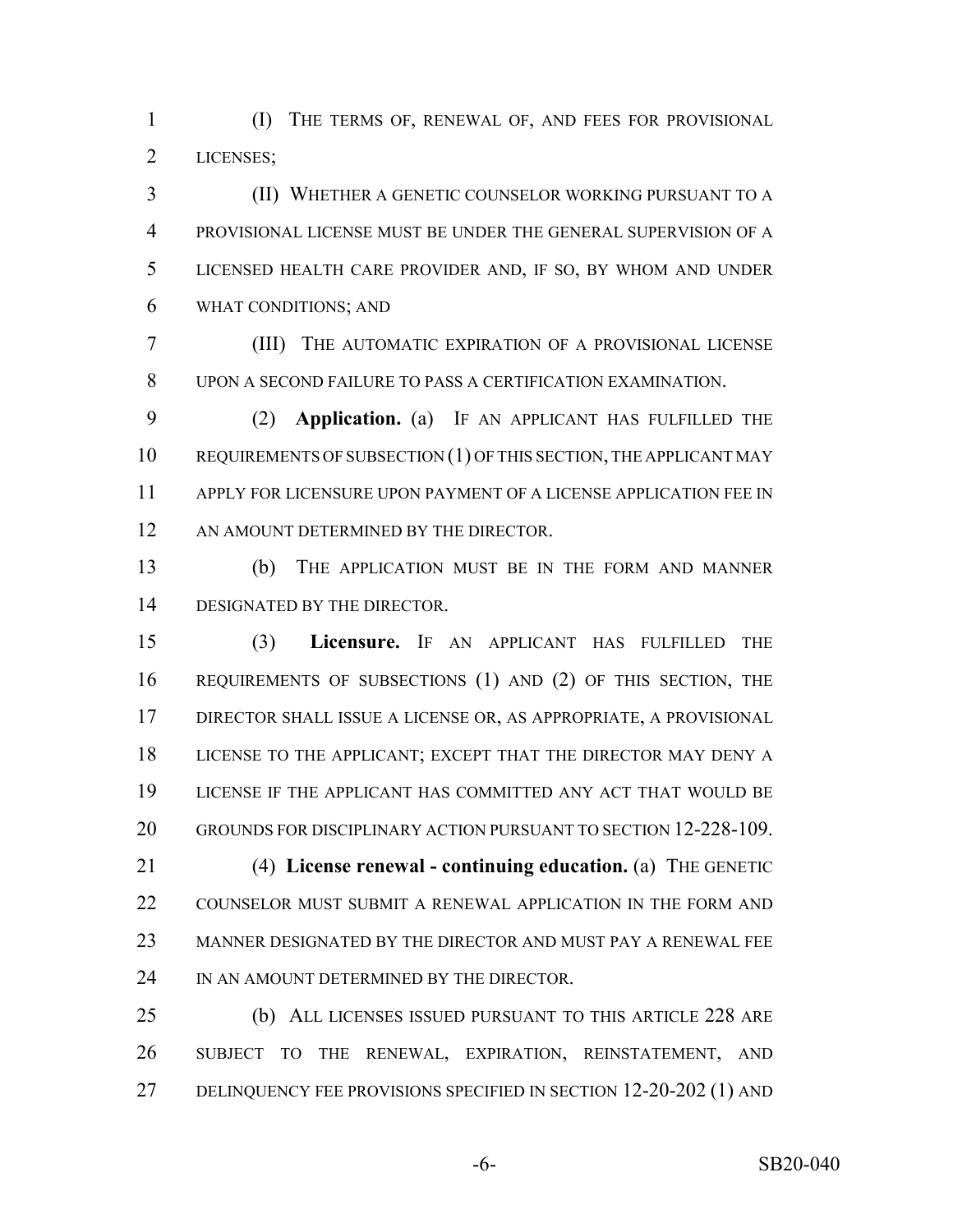(2).IF A GENETIC COUNSELOR FAILS TO RENEW THE GENETIC COUNSELOR'S LICENSE PURSUANT TO THE SCHEDULE ESTABLISHED BY THE DIRECTOR, THE LICENSE EXPIRES. A PERSON WHOSE LICENSE EXPIRES IS SUBJECT TO THE PENALTIES PROVIDED IN THIS ARTICLE 228 OR SECTION 12-20-202 (1).

 (c) APPLICANTS FOR LICENSE RENEWAL MUST SUBMIT PROOF OF HAVING COMPLETED THIRTY HOURS OF NSGC-APPROVED CONTINUING EDUCATION WITHIN THE PREVIOUS LICENSING PERIOD.

 (5) **Fees.** ALL FEES COLLECTED PURSUANT TO THIS ARTICLE 228 SHALL BE DETERMINED, COLLECTED, AND APPROPRIATED IN THE MANNER SET FORTH IN SECTION 12-20-105.

 **12-228-108. Scope of article - exclusions.** (1) THIS ARTICLE 228 12 DOES NOT PREVENT OR RESTRICT THE PRACTICE, SERVICES, OR ACTIVITIES  $13 \qquad \text{OF}$ 

 (a) A PERSON LICENSED OR OTHERWISE REGULATED IN THIS STATE 15 BY ANY OTHER LAW FROM ENGAGING IN THE PERSON'S PROFESSION OR OCCUPATION AS DEFINED IN THE LAW PURSUANT TO WHICH THE PERSON IS LICENSED OR OTHERWISE REGULATED, SPECIFICALLY INCLUDING PERSONS LICENSED PURSUANT TO THE "COLORADO MEDICAL PRACTICE ACT", ARTICLE 240 OF THIS TITLE 12, AND ACTING AS NECESSARY, IN THE PERSON'S JUDGMENT, TO ENGAGE IN THE PRACTICE OF MEDICINE AS DEFINED IN SECTION 12-240-107 (1);

22 (b) A PERSON PURSUING A COURSE OF STUDY LEADING TO A DEGREE IN GENETIC COUNSELING OR AN EQUIVALENT DEGREE, AS 24 AUTHORIZED BY THE DIRECTOR, FROM AN ACGC-ACCREDITED SCHOOL OR PROGRAM, IF:

**(I)** THE ACTIVITIES AND SERVICES CONSTITUTE A PART OF A 27 SUPERVISED COURSE OF STUDY;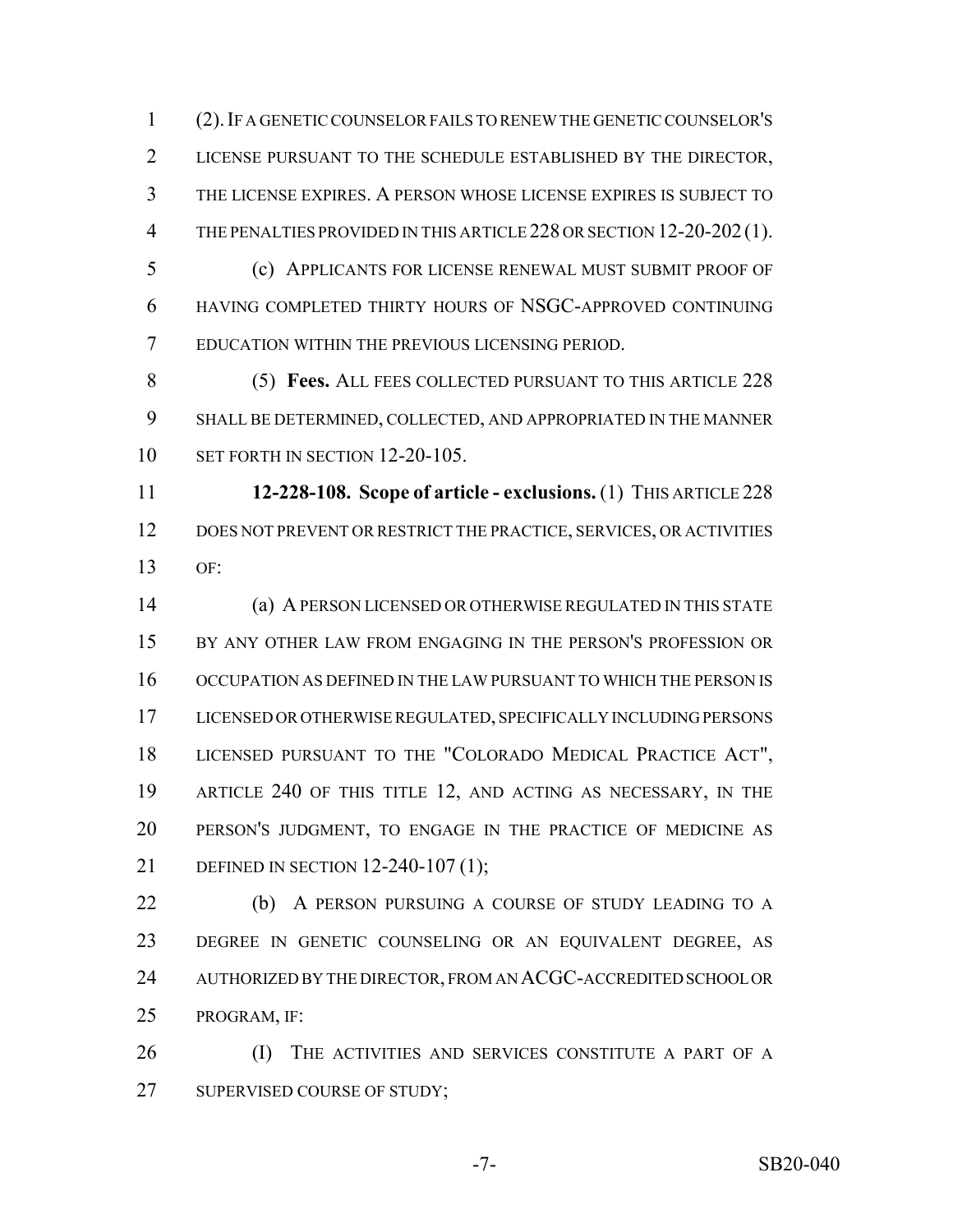(II) THE PERSON IS DESIGNATED BY A TITLE THAT CLEARLY 2 INDICATES THE PERSON'S STATUS AS A STUDENT;

 (III) THE PERIOD OF SUPERVISED PRACTICE DOES NOT EXCEED TWO YEARS, UNLESS THE DIRECTOR PROVIDES WRITTEN APPROVAL; AND

 (IV) THE PERSON IS SUPERVISED BY A GENETIC COUNSELOR OR A 6 PHYSICIAN LICENSED PURSUANT TO ARTICLE 240 OF THIS TITLE 12;

 (c) A PERSON WHO IS EMPLOYED BY THE UNITED STATES OR A STATE GOVERNMENT OR ANY OF ITS BUREAUS, DIVISIONS, OR AGENCIES WHILE IN THE DISCHARGE OF THE PERSON'S OFFICIAL DUTIES; OR

10 (d) AN INDIVIDUAL FROM ANOTHER STATE OR COUNTRY WHO IS CERTIFIED BY THE ABGC OR ABMGG AND IS NOT A LICENSED GENETIC COUNSELOR IN THIS STATE WHEN ENGAGING IN GENETIC COUNSELING ON BEHALF OF A TEMPORARILY ABSENT GENETIC COUNSELOR, IF THE UNLICENSED INDIVIDUAL IS ACTING IN ACCORDANCE WITH RULES ESTABLISHED BY THE DIRECTOR.THE UNLICENSED PRACTICE MUST NOT BE OF MORE THAN FOUR WEEKS' DURATION, AND A PERSON SHALL NOT UNDERTAKE UNLICENSED PRACTICE MORE THAN ONCE IN ANY TWELVE-MONTH PERIOD.

 (2) (a) NOTHING IN THIS ARTICLE 228 AUTHORIZES A GENETIC COUNSELOR TO ENGAGE IN THE PRACTICE OF MEDICINE, AS DEFINED IN SECTION 12-240-107 (1), OR ANY OTHER FORM OF HEALING OR 22 COUNSELING EXCEPT AS AUTHORIZED BY THIS ARTICLE 228.

23 (b) IF, IN THE COURSE OF PROVIDING GENETIC COUNSELING TO A CLIENT, A GENETIC COUNSELOR FINDS ANY INDICATION OF A DISEASE OR CONDITION THAT REQUIRES MEDICAL ASSESSMENT OR TREATMENT, THE GENETIC COUNSELOR SHALL REFER THE CLIENT TO A PHYSICIAN LICENSED TO PRACTICE MEDICINE PURSUANT TO ARTICLE 240 OF THIS TITLE 12.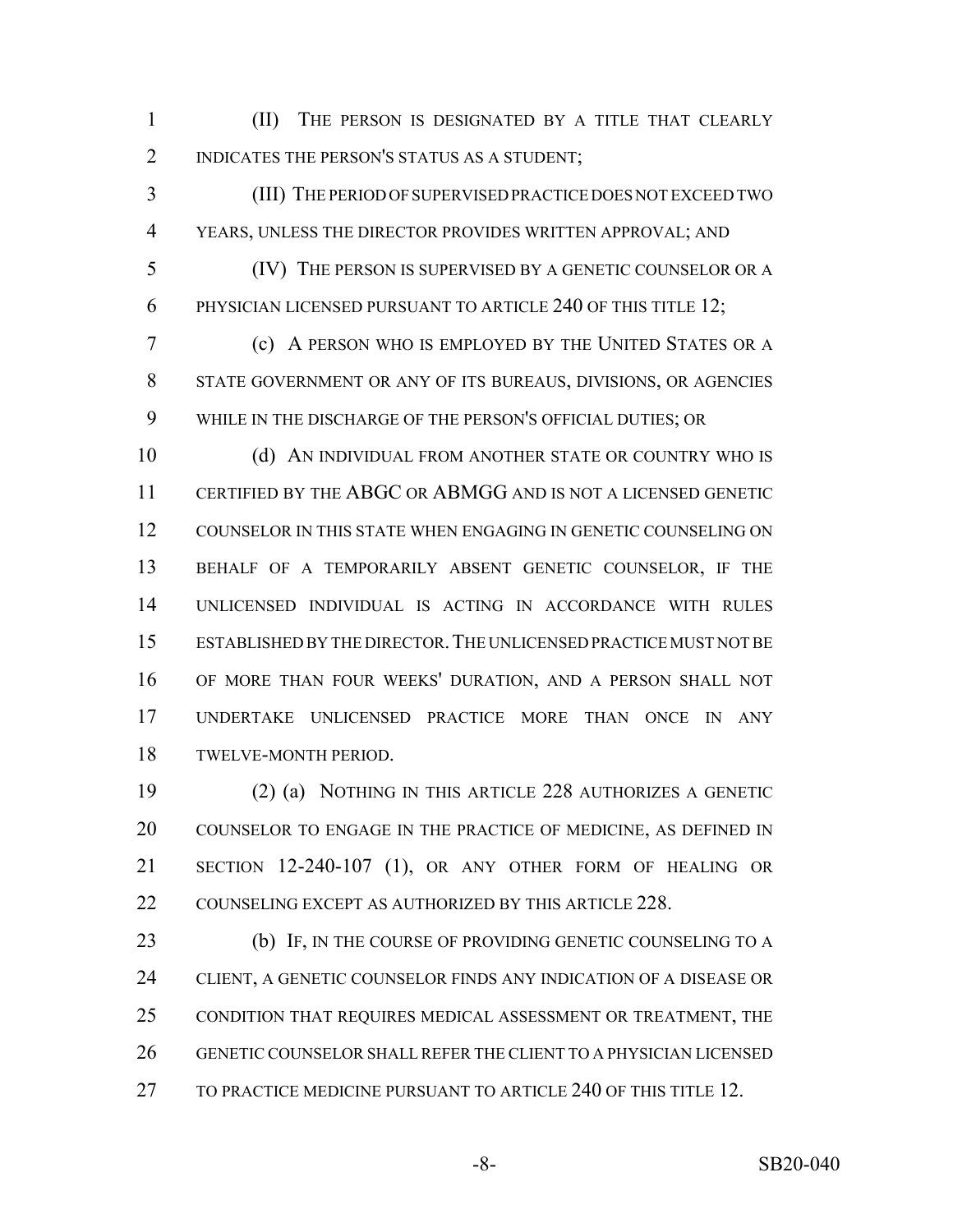**12-228-109. Grounds for discipline - disciplinary proceedings - cease-and-desist orders - definitions.** (1) THE DIRECTOR MAY TAKE DISCIPLINARY OR OTHER ACTION AGAINST A PERSON AS AUTHORIZED BY SECTION 12-20-404 IF THE DIRECTOR FINDS THAT THE PERSON HAS REPRESENTED THAT THE PERSON IS A GENETIC COUNSELOR AFTER THE EXPIRATION, SUSPENSION, OR REVOCATION OF THE PERSON'S LICENSE.

 (2) THE DIRECTOR MAY TAKE DISCIPLINARY OR OTHER ACTION AUTHORIZED BY SECTION 12-20-404 AGAINST A LICENSEE UPON PROOF THAT THE LICENSEE:

 (a) HAS ENGAGED IN A SEXUAL ACT WITH AN INDIVIDUAL RECEIVING SERVICES WHILE A THERAPEUTIC RELATIONSHIP EXISTED OR WITHIN SIX MONTHS IMMEDIATELY FOLLOWING TERMINATION OF THE THERAPEUTIC RELATIONSHIP. FOR THE PURPOSES OF THIS SUBSECTION 14  $(2)(a)$ :

 (I) "SEXUAL ACT" MEANS SEXUAL CONTACT, SEXUAL INTRUSION, OR SEXUAL PENETRATION, AS DEFINED IN SECTION 18-3-401.

 (II) "THERAPEUTIC RELATIONSHIP" MEANS THE PERIOD BEGINNING WITH THE INITIAL EVALUATION AND ENDING UPON THE WRITTEN TERMINATION OF TREATMENT.

 (b) HAS FALSIFIED INFORMATION IN AN APPLICATION OR HAS ATTEMPTED TO OBTAIN OR HAS OBTAINED A LICENSE BY FRAUD, DECEPTION, OR MISREPRESENTATION;

 (c) IS AN EXCESSIVE OR HABITUAL USER OR ABUSER OF ALCOHOL OR HABIT-FORMING DRUGS OR IS A HABITUAL USER OF A CONTROLLED SUBSTANCE, AS DEFINED IN SECTION 18-18-102 (5), OR OTHER DRUGS HAVING SIMILAR EFFECTS;

(d) HAS FAILED TO:

-9- SB20-040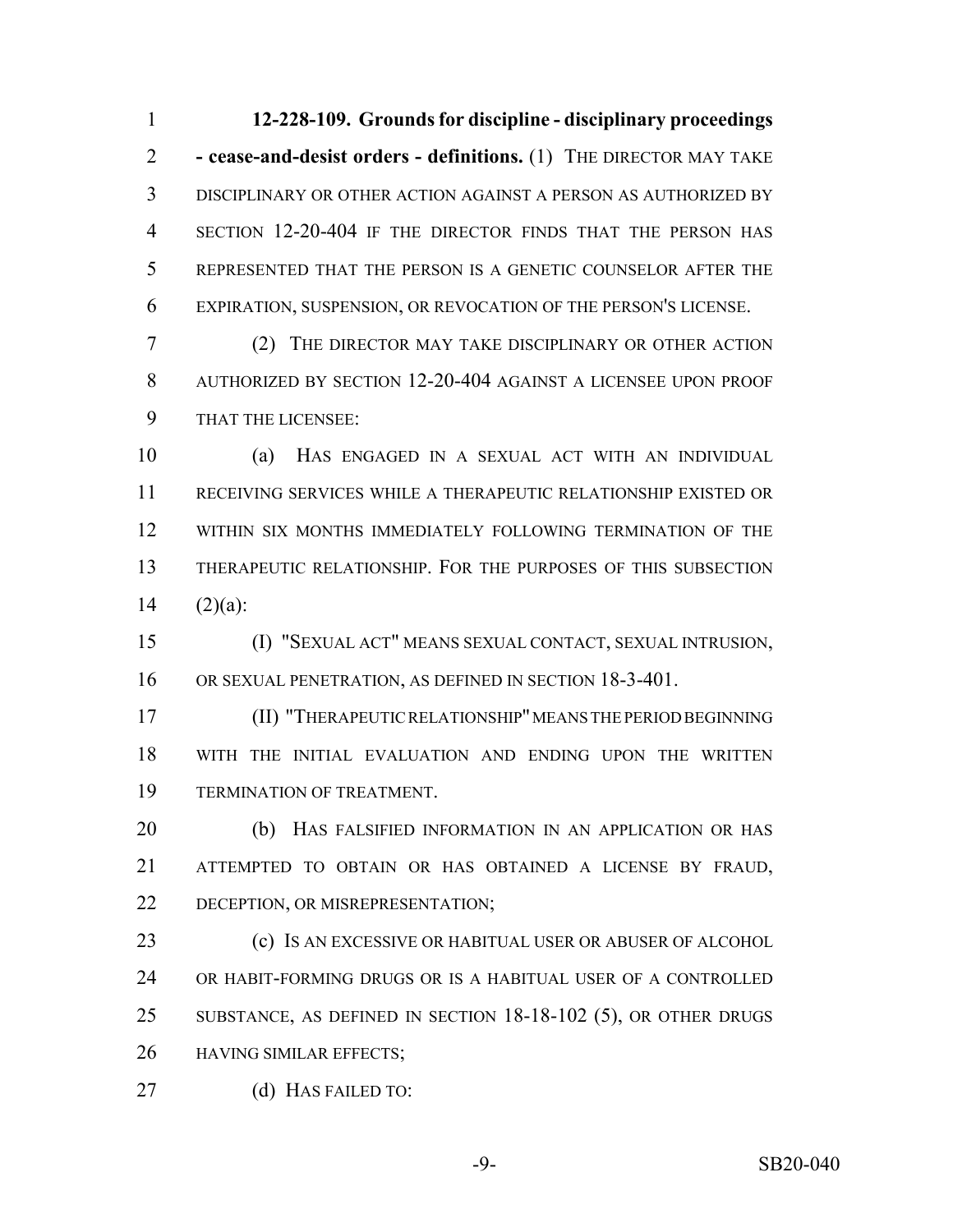(I) NOTIFY THE DIRECTOR OF A PHYSICAL ILLNESS, PHYSICAL CONDITION, SUBSTANCE USE DISORDER, AS DEFINED IN SECTION 27-82-102, OR BEHAVIORAL OR MENTAL HEALTH DISORDER THAT IMPAIRS THE LICENSEE'S ABILITY TO PROVIDE GENETIC COUNSELING WITH REASONABLE SKILL AND SAFETY OR THAT MIGHT ENDANGER THE HEALTH OR SAFETY OF INDIVIDUALS RECEIVING THE COUNSELING;

 (II) ACT WITHIN THE LIMITATIONS CREATED BY A PHYSICAL ILLNESS, PHYSICAL CONDITION, OR BEHAVIORAL OR MENTAL HEALTH DISORDER THAT RENDERS THE PERSON UNABLE TO PRACTICE GENETIC COUNSELING WITH REASONABLE SKILL AND SAFETY OR THAT MIGHT ENDANGER THE HEALTH OR SAFETY OF PERSONS UNDER THE LICENSEE'S CARE; OR

 (III) COMPLY WITH THE LIMITATIONS AGREED TO UNDER A CONFIDENTIAL AGREEMENT ENTERED INTO PURSUANT TO SECTIONS 12-30-108 AND 12-228-111;

 (e) HAS VIOLATED, OR AIDED OR ABETTED OR KNOWINGLY PERMITTED ANY PERSON TO VIOLATE, THIS ARTICLE 228, AN APPLICABLE PROVISION OF ARTICLE 20 OR 30 OF THIS TITLE 12, A RULE ADOPTED 19 PURSUANT TO THIS ARTICLE 228, OR A LAWFUL ORDER OF THE DIRECTOR; 20 (f) HAS HAD A LICENSE, CERTIFICATION, OR REGISTRATION SUSPENDED OR REVOKED IN ANOTHER JURISDICTION FOR ACTIONS THAT WOULD VIOLATE THIS ARTICLE 228 OR WOULD CONSTITUTE GROUNDS FOR DISCIPLINE UNDER THIS SECTION IF COMMITTED IN COLORADO;

 (g) HAS BEEN CONVICTED OF OR PLED GUILTY OR NOLO CONTENDERE TO A FELONY. A CERTIFIED COPY OF THE JUDGMENT OF A COURT OF COMPETENT JURISDICTION OF THE CONVICTION OR PLEA IS CONCLUSIVE EVIDENCE OF THE CONVICTION OR PLEA.IN CONSIDERING THE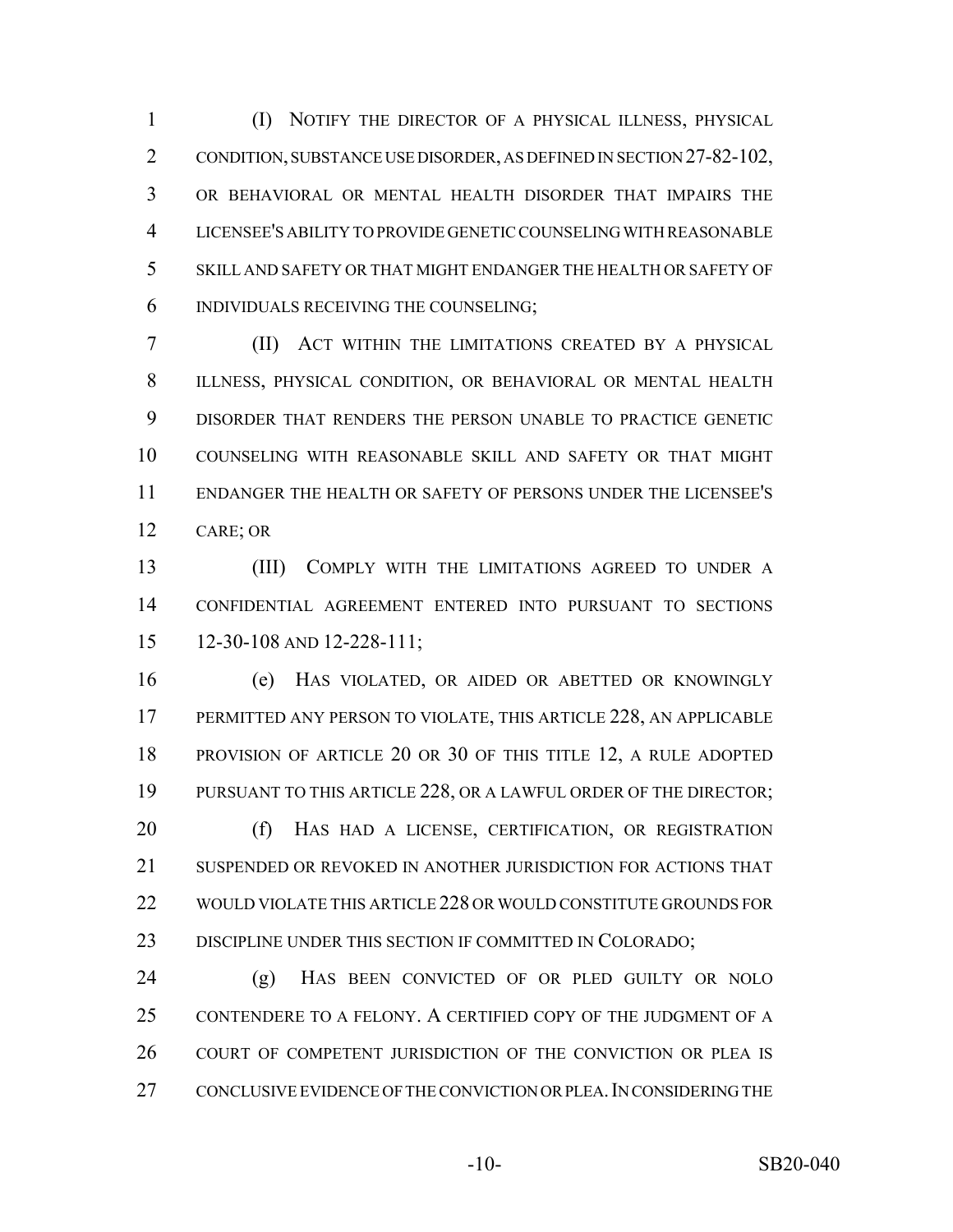DISCIPLINARY ACTION, THE DIRECTOR IS GOVERNED BY SECTIONS 2 12-20-202 (5) AND 24-5-101.

 (h) HAS FRAUDULENTLY OBTAINED, FURNISHED, OR SOLD ANY GENETIC COUNSELING DIPLOMA, CERTIFICATE, LICENSE, OR RENEWAL OF A LICENSE OR OTHER PROFESSIONAL CREDENTIAL;

 (i) HAS FAILED TO NOTIFY THE DIRECTOR OF THE SUSPENSION OR REVOCATION OF THE PERSON'S PAST OR CURRENTLY HELD LICENSE, CERTIFICATE, OR REGISTRATION REQUIRED TO PRACTICE GENETIC COUNSELING IN THIS OR ANY OTHER JURISDICTION;

 (j) HAS REFUSED TO SUBMIT TO A MENTAL OR PHYSICAL EXAMINATION IF ORDERED BY THE DIRECTOR PURSUANT TO SECTION 12-228-110;

 (k) HAS ENGAGED IN ANY OF THE FOLLOWING ACTIVITIES AND PRACTICES:

 (I) ORDERING, WITHOUT CLINICAL JUSTIFICATION, DEMONSTRABLY UNNECESSARY LABORATORY TESTS OR STUDIES; OR

**(II)** AN ACT OR OMISSION THAT IS CONTRARY TO GENERALLY ACCEPTED STANDARDS OF GENETIC COUNSELING; OR

 (l) HAS FAILED TO PROVIDE ADEQUATE OR PROPER SUPERVISION OF A PROVISIONALLY LICENSED GENETIC COUNSELOR OR ANY UNLICENSED PERSON IN THE PRACTICE OF GENETIC COUNSELING, IF REQUIRED BY RULE PURSUANT TO SECTION 12-228-107 (1)(b).

23 (3) THE DIRECTOR NEED NOT FIND THAT THE ACTIONS THAT ARE 24 GROUNDS FOR DISCIPLINE PURSUANT TO SUBSECTION (2) OF THIS SECTION WERE WILLFUL BUT MAY CONSIDER WHETHER THE ACTIONS WERE WILLFUL WHEN DETERMINING THE NATURE OF DISCIPLINARY SANCTIONS TO BE IMPOSED.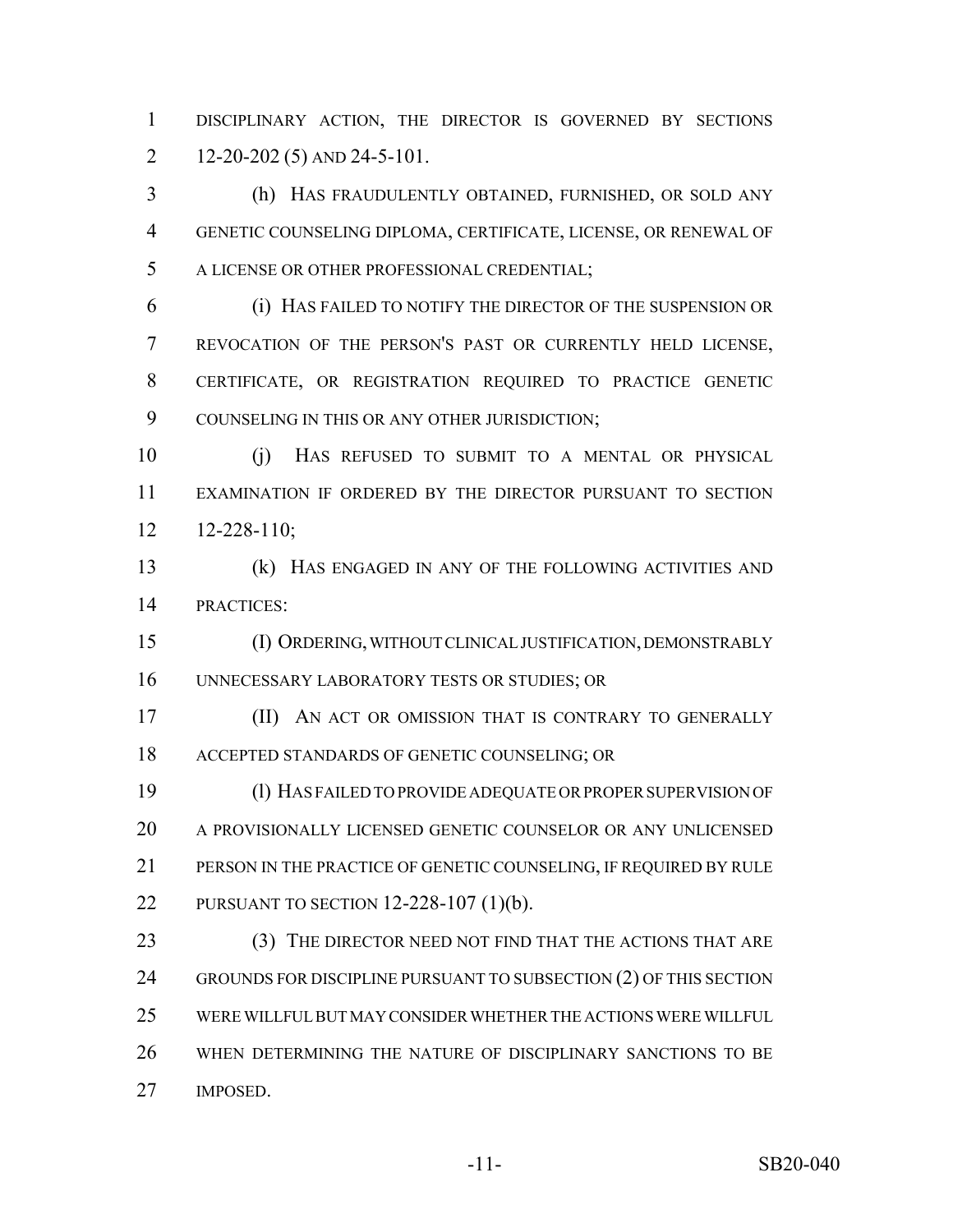(4) (a) THE DIRECTOR MAY COMMENCE A PROCEEDING TO DISCIPLINE A LICENSEE IF THE DIRECTOR HAS REASONABLE GROUNDS TO BELIEVE THAT THE LICENSEE HAS COMMITTED AN ACT ENUMERATED IN THIS SECTION.

 (b) IN ANY PROCEEDING PURSUANT TO THIS SECTION, THE DIRECTOR MAY ACCEPT AS EVIDENCE OF GROUNDS FOR DISCIPLINARY ACTION AGAINST A LICENSEE ANY DISCIPLINARY ACTION TAKEN AGAINST THE LICENSEE IN ANOTHER JURISDICTION IF THE VIOLATION THAT PROMPTED THE DISCIPLINARY ACTION IN THE OTHER JURISDICTION WOULD BE GROUNDS FOR DISCIPLINARY ACTION PURSUANT TO THIS ARTICLE 228.

 (5) ACTIONS UNDER THIS SECTION ARE GOVERNED BY SECTION 12-20-403. DISCIPLINARY PROCEEDINGS SHALL BE CONDUCTED IN ACCORDANCE WITH ARTICLE 4 OF TITLE 24, AND THE HEARING AND OPPORTUNITY FOR REVIEW SHALL BE CONDUCTED PURSUANT TO THAT ARTICLE BY THE DIRECTOR OR BY AN ADMINISTRATIVE LAW JUDGE, AT THE DIRECTOR'S DISCRETION.THE DIRECTOR HAS THE AUTHORITY TO EXERCISE ALL POWERS AND DUTIES CONFERRED BY THIS ARTICLE 228 DURING THE DISCIPLINARY PROCEEDINGS.

19 (6) THE DIRECTOR MAY:

 (a) ISSUE A LETTER OF ADMONITION UNDER THE CIRCUMSTANCES 21 SPECIFIED IN AND IN ACCORDANCE WITH SECTION 12-20-404 (4);

 (b) SEND A LICENSEE A CONFIDENTIAL LETTER OF CONCERN UNDER 23 THE CIRCUMSTANCES SPECIFIED IN SECTION 12-20-404 (5); AND

 (c) ISSUE CEASE-AND-DESIST ORDERS UNDER THE CIRCUMSTANCES AND IN ACCORDANCE WITH THE PROCEDURES SPECIFIED IN SECTION 12-20-405.

**(7) A FINAL ACTION OF THE DIRECTOR IS SUBJECT TO JUDICIAL**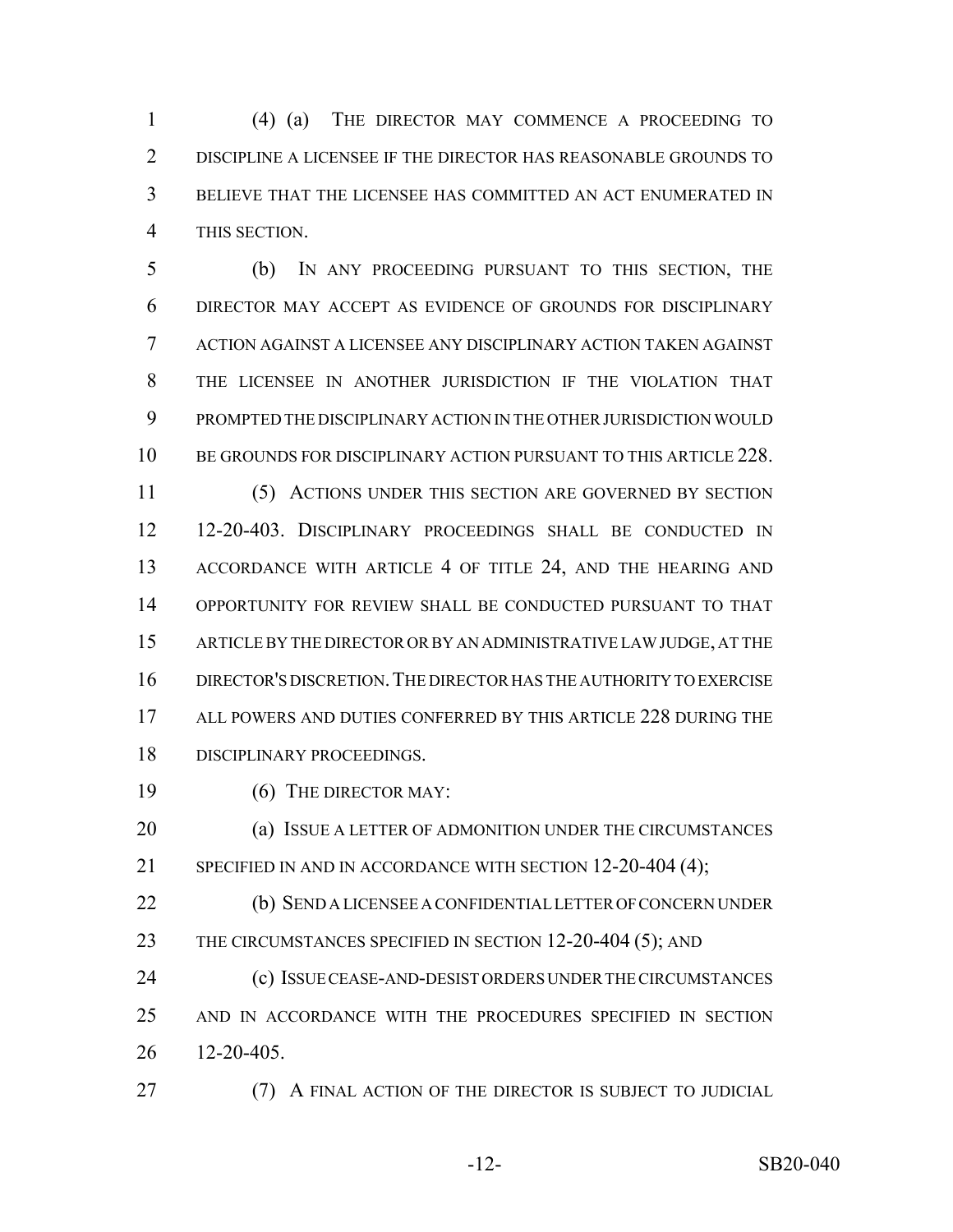1 REVIEW IN ACCORDANCE WITH SECTION 12-20-408.

 **12-228-110. Mental and physical examination of licensees.** (1) IF THE DIRECTOR HAS REASONABLE CAUSE TO BELIEVE THAT A LICENSEE IS UNABLE TO PRACTICE WITH REASONABLE SKILL AND SAFETY, THE DIRECTOR MAY ORDER THE LICENSEE TO TAKE A MENTAL OR PHYSICAL EXAMINATION ADMINISTERED BY A HEALTH CARE PROVIDER DESIGNATED BY THE DIRECTOR. EXCEPT WHERE DUE TO CIRCUMSTANCES BEYOND THE LICENSEE'S CONTROL, IF THE LICENSEE FAILS OR REFUSES TO UNDERGO A MENTAL OR PHYSICAL EXAMINATION, THE DIRECTOR MAY SUSPEND THE GENETIC COUNSELOR'S LICENSE UNTIL THE DIRECTOR HAS MADE A DETERMINATION OF THE LICENSEE'S FITNESS TO PRACTICE.THE DIRECTOR SHALL PROCEED WITH AN ORDER FOR EXAMINATION AND SHALL MAKE A DETERMINATION IN A TIMELY MANNER.

 (2) IN AN ORDER REQUIRING A LICENSEE TO UNDERGO A MENTAL OR PHYSICAL EXAMINATION, THE DIRECTOR SHALL STATE THE BASIS OF THE DIRECTOR'S REASONABLE CAUSE TO BELIEVE THAT THE LICENSEE IS UNABLE TO PRACTICE WITH REASONABLE SKILL AND SAFETY. FOR PURPOSES OF A DISCIPLINARY PROCEEDING AUTHORIZED PURSUANT TO THIS ARTICLE 228, THE LICENSEE IS DEEMED TO HAVE WAIVED ALL OBJECTIONS TO THE ADMISSIBILITY OF THE EXAMINING HEALTH CARE PROVIDER'S TESTIMONY OR EXAMINATION REPORTS ON THE GROUNDS 22 THAT THEY ARE PRIVILEGED COMMUNICATIONS.

 (3) THE LICENSEE MAY SUBMIT TO THE DIRECTOR TESTIMONY OR EXAMINATION REPORTS FROM A HEALTH CARE PROFESSIONAL CHOSEN BY THE LICENSEE AND PERTAINING TO ANY CONDITION THAT THE DIRECTOR HAS ALLEGED MAY PRECLUDE THE LICENSEE FROM PRACTICING WITH REASONABLE SKILL AND SAFETY. THE DIRECTOR MAY CONSIDER THE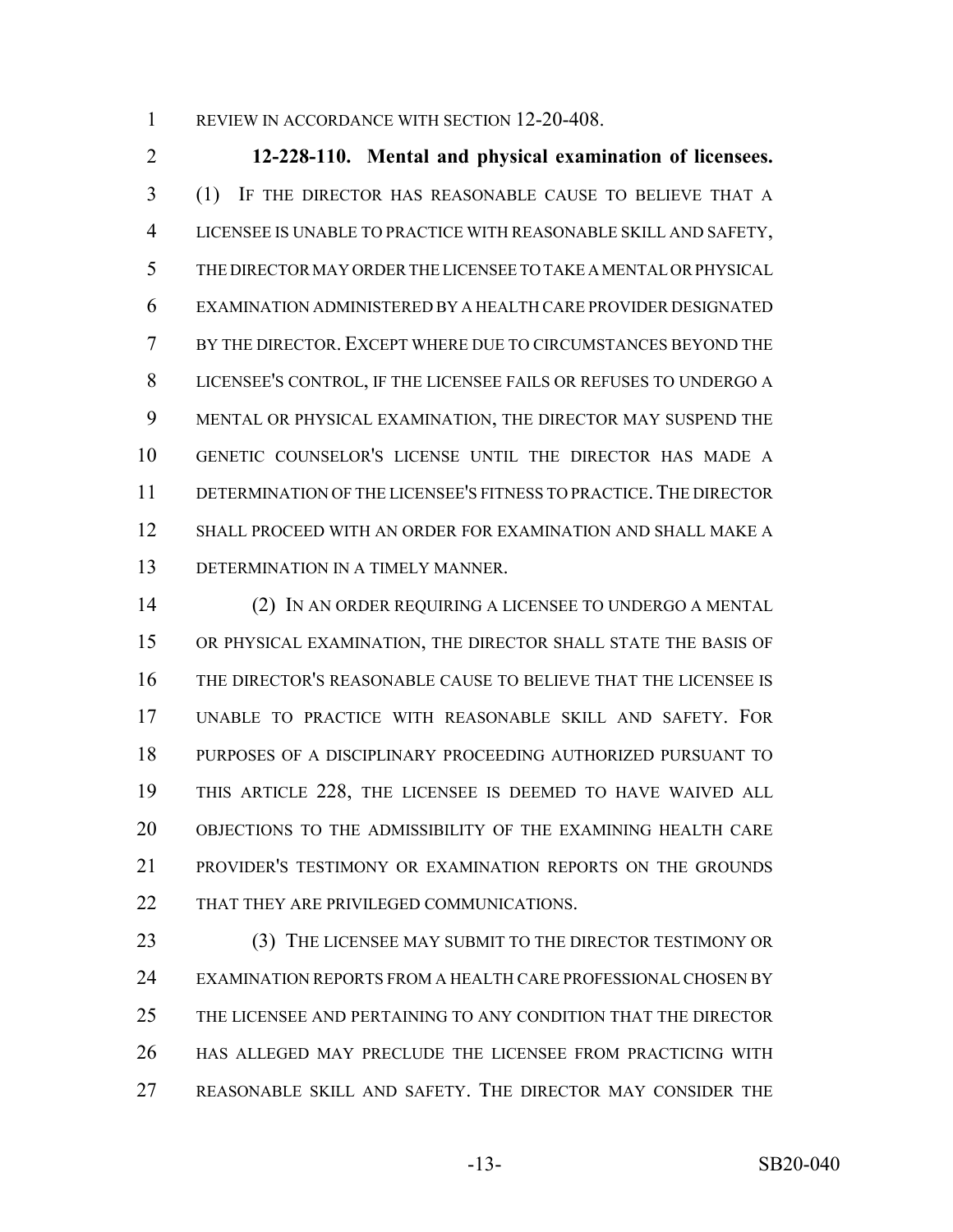TESTIMONY AND REPORTS SUBMITTED BY THE LICENSEE IN CONJUNCTION WITH, BUT NOT IN LIEU OF, TESTIMONY AND EXAMINATION REPORTS OF THE HEALTH CARE PROVIDER DESIGNATED BY THE DIRECTOR.

 (4) THE RESULTS OF A MENTAL OR PHYSICAL EXAMINATION ORDERED BY THE DIRECTOR SHALL NOT BE USED AS EVIDENCE IN ANY PROCEEDING OTHER THAN ONE BEFORE THE DIRECTOR, ARE NOT A PUBLIC RECORD, AND SHALL NOT BE MADE AVAILABLE TO THE PUBLIC.

 **12-228-111. Confidential agreement to limit practice.** (1) EXCEPT AS SPECIFIED IN SUBSECTION (2) OF THIS SECTION, SECTION 12-30-108 CONCERNING CONFIDENTIAL AGREEMENTS TO LIMIT PRACTICE 11 APPLIES TO THIS ARTICLE 228.

 (2) THIS SECTION AND SECTION 12-30-108 DO NOT APPLY TO A LICENSEE SUBJECT TO DISCIPLINE FOR PROHIBITED ACTIVITIES AS DESCRIBED IN SECTION 12-228-109 (2)(c).

 **12-228-112. Professional liability insurance required - rules.** (1) A PERSON SHALL NOT PRACTICE GENETIC COUNSELING UNLESS THE PERSON PURCHASES AND MAINTAINS, OR IS COVERED BY, PROFESSIONAL LIABILITY INSURANCE IN AN AMOUNT DETERMINED BY THE DIRECTOR BY RULE THAT COVERS ALL ACTS WITHIN THE SCOPE OF PRACTICE OF THE GENETIC COUNSELOR.

21 (2) THIS SECTION DOES NOT APPLY TO A GENETIC COUNSELOR WHO IS A PUBLIC EMPLOYEE ACTING WITHIN THE COURSE AND SCOPE OF THE PUBLIC EMPLOYEE'S DUTIES AND WHO IS GRANTED IMMUNITY PURSUANT 24 TO THE "COLORADO GOVERNMENTAL IMMUNITY ACT", ARTICLE 10 OF TITLE 24.

 **12-228-113. Unauthorized practice.** A PERSON WHO PRACTICES OR OFFERS OR ATTEMPTS TO PRACTICE GENETIC COUNSELING WITHOUT AN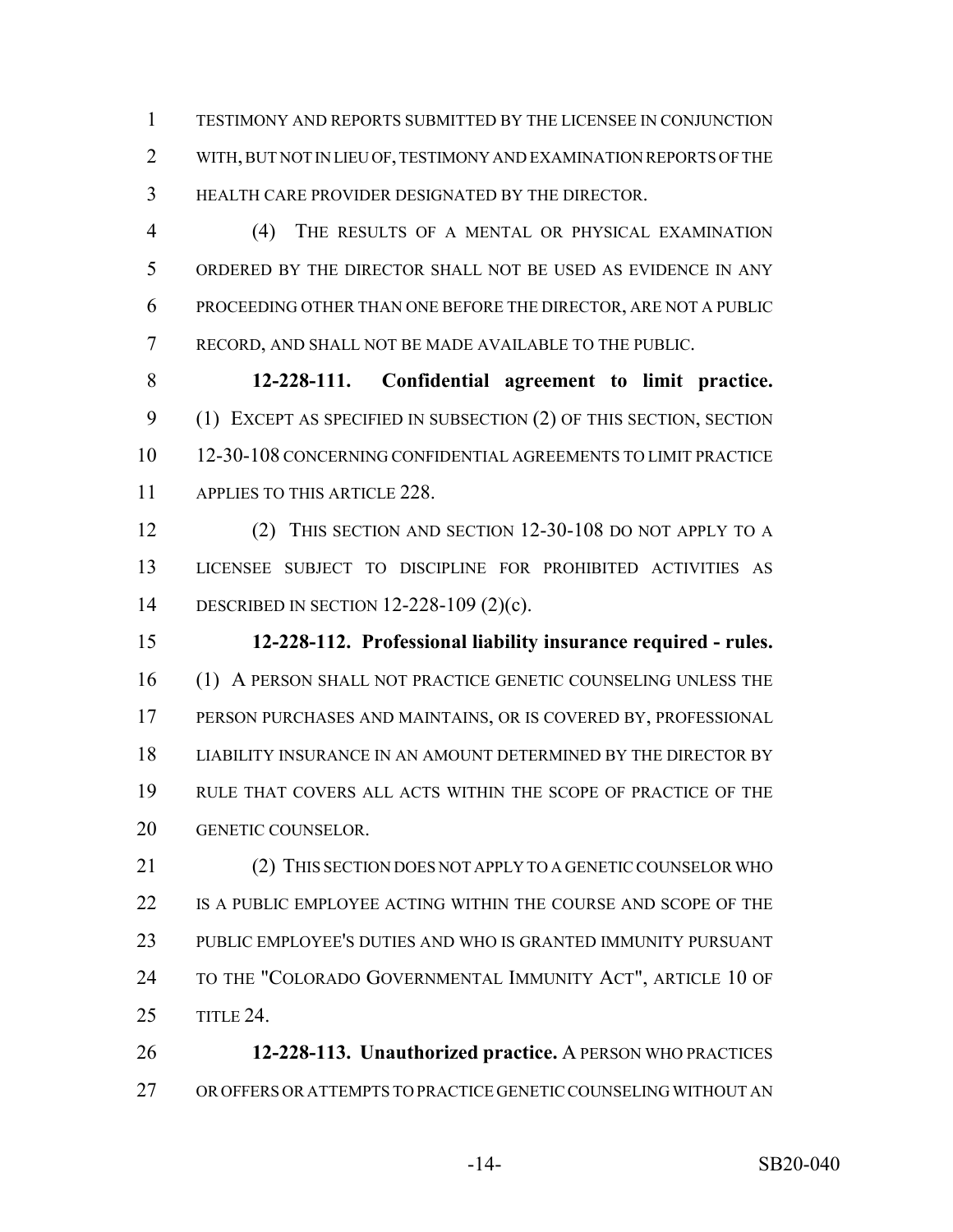ACTIVE LICENSE ISSUED PURSUANT TO THIS ARTICLE 228 IS SUBJECT TO PENALTIES PURSUANT TO SECTION 12-20-407 (1)(b).

 **12-228-114. Rule-making authority.** THE DIRECTOR SHALL PROMULGATE RULES PURSUANT TO SECTION 12-20-204.

 **12-228-115. Repeal of article - review of functions.** THIS ARTICLE 228 IS REPEALED, EFFECTIVE SEPTEMBER 1, 2027. BEFORE THE REPEAL, THE DIRECTOR'S POWERS, DUTIES, AND FUNCTIONS PURSUANT TO THIS ARTICLE 228 ARE SCHEDULED FOR REVIEW IN ACCORDANCE WITH SECTION 24-34-104.

 **SECTION 2.** In Colorado Revised Statutes, 12-20-404, **add** 11  $(1)(c)(II)(D.5)$  as follows:

 **12-20-404. Disciplinary actions - regulator powers - disposition of fines.** (1) **General disciplinary authority.** If a regulator determines that an applicant, licensee, certificate holder, or registrant has committed an act or engaged in conduct that constitutes grounds for discipline or unprofessional conduct under a part or article of this title 12 governing the particular profession or occupation, the regulator may:

18 (c) (II) A regulator is not authorized under this subsection  $(1)(c)$  to impose a fine on a licensee, certificate holder, or registrant regulated under the following:

 (D.5) ARTICLE 228 OF THIS TITLE 12 CONCERNING GENETIC COUNSELORS;

 **SECTION 3.** In Colorado Revised Statutes, 12-20-407, **add** 24  $(1)(b)(II.5)$  as follows:

 **12-20-407. Unauthorized practice of profession or occupation - penalties - exclusions.** (1) (b) A person commits a class 2 misdemeanor and shall be punished as provided in section 18-1.3-501 for the first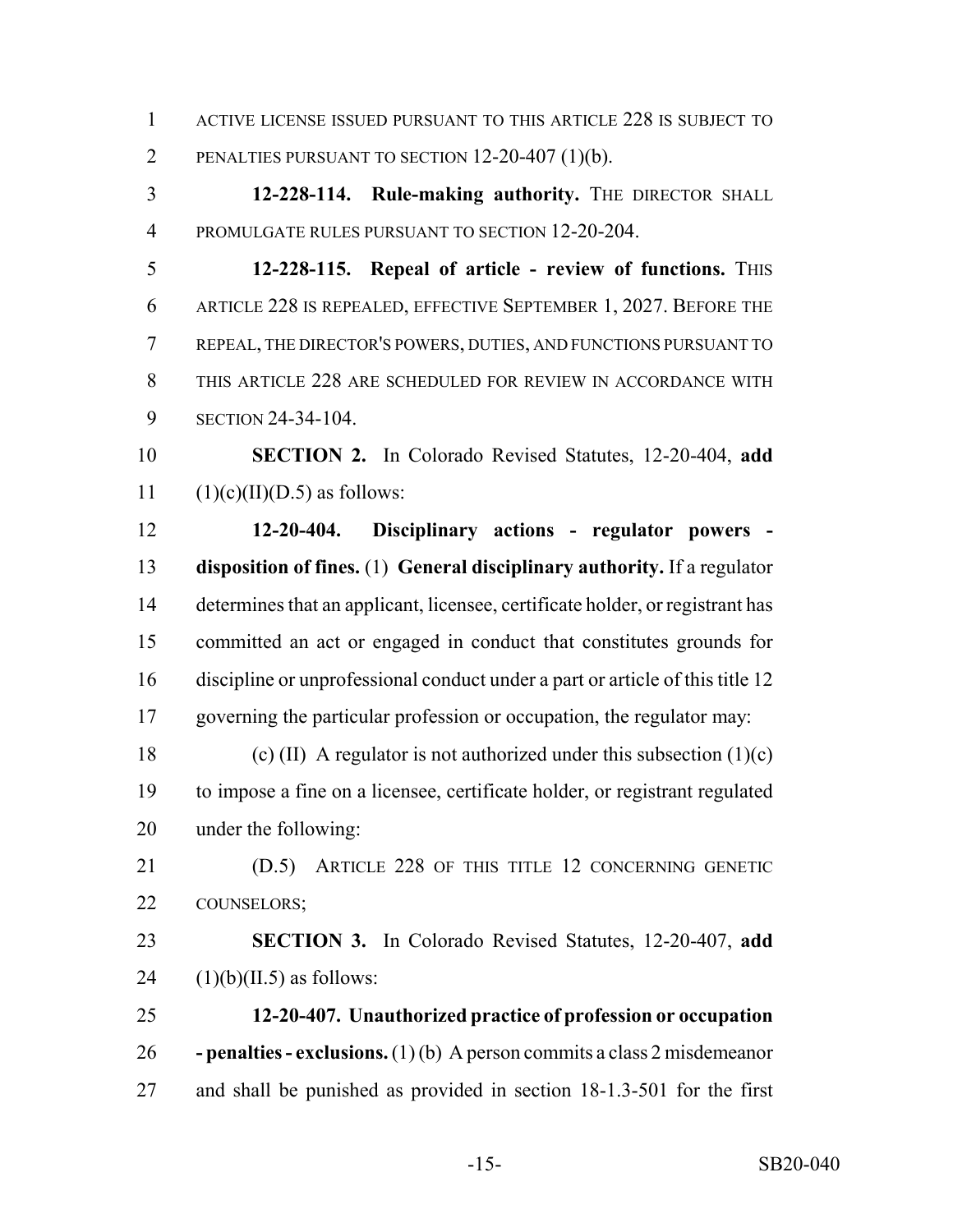offense and, for the second or any subsequent offense, commits a class 1 misdemeanor and shall be punished as provided in section 18-1.3-501, if the person engages in any of the following activities: (II.5) PRACTICES OR OFFERS OR ATTEMPTS TO PRACTICE GENETIC COUNSELING WITHOUT AN ACTIVE LICENSE ISSUED PURSUANT TO ARTICLE 228 OF THIS TITLE 12; **SECTION 4.** In Colorado Revised Statutes, 12-30-102, **amend** 8 (3)(a)(XXVIII) and (3)(a)(XXIX); and **add** (3)(a)(XXX) as follows: **12-30-102. Medical transparency act of 2010 - disclosure of information about health care licensees - fines - rules - short title - legislative declaration - repeal.** (3) (a) As used in this section, "applicant" means a person applying for a new, active license, certification, or registration or to renew, reinstate, or reactivate an active license, certification, or registration to practice: (XXVIII) As a surgical assistant or surgical technologist pursuant 16 to article 310 of this title 12; and (XXIX) Naturopathic medicine pursuant to article 250 of this title 12; AND (XXX) GENETIC COUNSELING PURSUANT TO ARTICLE 228 OF THIS TITLE 12. **SECTION 5.** In Colorado Revised Statutes, 12-245-217, **amend** 22 (2) introductory portion,  $(2)(e)(IV)$ , and  $(2)(f)$ ; and **add**  $(2)(g)$  as follows: **12-245-217. Scope of article - exemptions.** (2) The provisions 24 of This article 245 shall DOES not apply to: (e) A person who resides in another state and who is currently licensed or certified as a psychologist, marriage and family therapist, clinical social worker, professional counselor, or addiction counselor in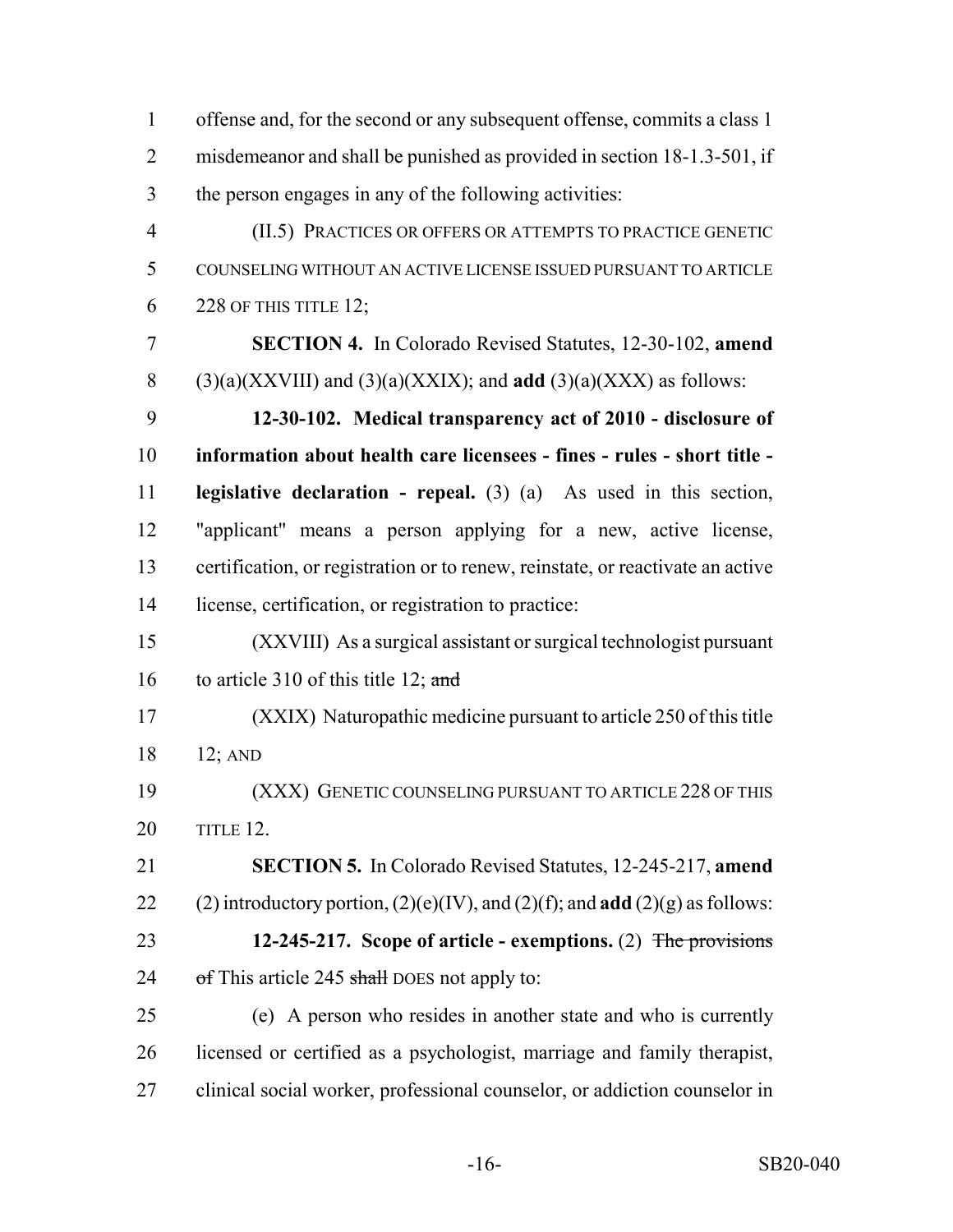that state to the extent that the licensed or certified person performs activities or services in this state, if the activities and services are:

 (IV) Disclosed to the public that the person is not licensed or 4 certified in this state;  $\sigma$ 

 (f) A professional coach, including a life coach, executive coach, personal coach, or business coach, who has had coach-specific training and who serves clients exclusively as a coach, as long as the professional coach does not engage in the practice of psychology, social work, marriage and family therapy, licensed professional counseling, psychotherapy, or addiction counseling, as those practices are defined in 11 this article 245; OR

 (g) A GENETIC COUNSELOR WHO IS LICENSED PURSUANT TO 13 ARTICLE 228 OF THIS TITLE 12

 **SECTION 6.** In Colorado Revised Statutes, 24-34-104, **add** 15  $(28)(a)(III)$  as follows:

 **24-34-104. General assembly review of regulatory agencies and functions for repeal, continuation, or reestablishment - legislative declaration - repeal.** (28) (a) The following agencies, functions, or both, are scheduled for repeal on September 1, 2027:

20 (III) THE POWERS, DUTIES, AND FUNCTIONS OF THE DIRECTOR OF THE DIVISION OF PROFESSIONS AND OCCUPATIONS PURSUANT TO ARTICLE 228 OF TITLE 12.

 **SECTION 7. Act subject to petition - effective date - applicability.** (1) This act takes effect at 12:01 a.m. on the day following the expiration of the ninety-day period after final adjournment of the general assembly (August 5, 2020, if adjournment sine die is on May 6, 2020); except that, if a referendum petition is filed pursuant to section 1